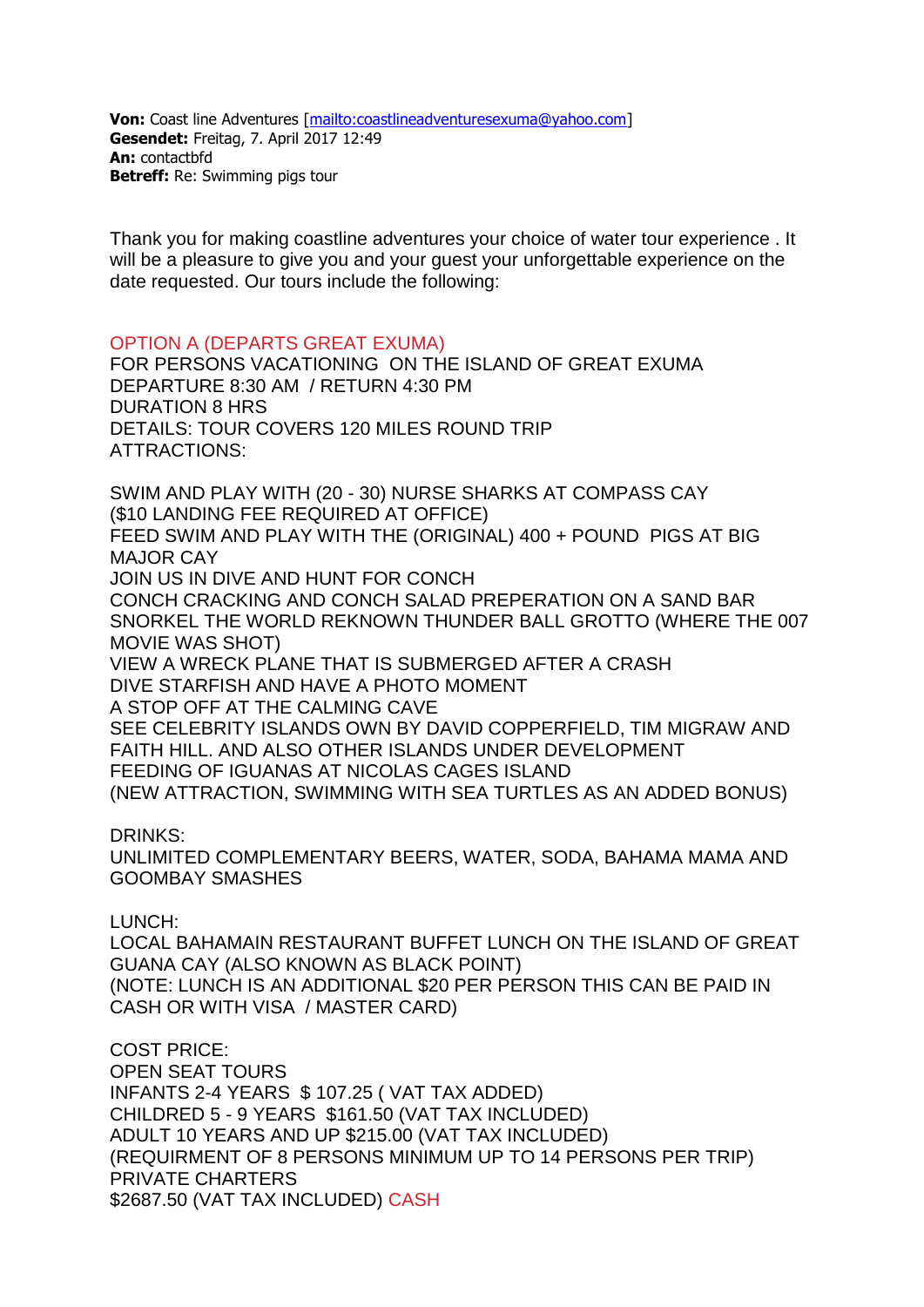\$2768.12 (CREDIT CARD)

(UP TO 10 PERSONS - ADDITIONAL \$215 PER PERSON FOR ALL OTHER GUEST EXCEEDING 10)

WE ACCEPT CASH / VISA / MASTER CARDS ONLY

PLEASE NOTE CREDIT CARD PAYMENT SUBJECTED TO PROCESSING FEES ADDED

ALL CASH PAYMENT IS FINAL AS LISTED

PROCESSING:

ATTACHED IS AN AUTHORIZATION FORM THAT MUST BE FILLED OUT AND RETURNED TO HOLD OR CONFIRM YOUR RESERVATION (100%)

CANCELLATION: ALL RESERVATION ARE CLOSED AND FINAL ONCE CONFIRMATION IS SENT DEPOSIT ARE NON REFUNDIBLE WE PROVIDE COMPLEMENTARY SHUTTLE FROM THE FOLLOWING LOCATION: EXUMA MARKETS AND GOVERNMENT DOCK (GEORGETOWN) ALL RENTAL HOMES WEST OF GEORGE TOWN EXUMA INTERNATIONAL AIRPORT ALL HOTELS ON THE ISLAND OF GREAT EXUMA

OPTION B (DEPART GREAT EXUMA) FLY IN FOR THE DAY (FOR PERSONS VACATIONING ON THE ISLAND OF NASSAU AND PARADISE ISLAND PACKAGE INCLUDE ( ALL MENTIONED ABOVE)

DEPARTURE TIME 9:30 AM RETURN TIME 5 PM REQUIREMENTS: FILL OUT AND RETURN ATTACHED AUTHORIZATION FORM BOOKING OF EITHER SKY BAHAMAS OR BAHAMAS AIR FLIGHT DESTINATION: GEORGE TOWN EXUMA (GGT) AKA MOSS TOWN INTERNATIONAL AIRPORT

FLIGHT INFO (BAHAMAS AIR) 8:30 AM DEPARTURE FROM NASSAU -ARRIVE AT 9:10 AM (MONDAY, THURSDAY - SUNDAY) 6:10 AM DEPARTURE FROM NASSAU ARRIVE 7AM (TUESDAY AND WEDNESDAY) 7PM RETURN TO NASSAU (MONDAY, THURSDAY - SUNDAY) 5:30 RETURN TO NASSAU (TUESDAY AND WEDNESDAY (DO NOT USE THIS ONE)

FLIGHT INFO (SKY BAHAMAS)

8:30 AM DEPARTURE FROM NASSAU -ARRIVE AT 9:10 AM (DAILY) 6:40 PM RETURN TO NASSAU (DAILY)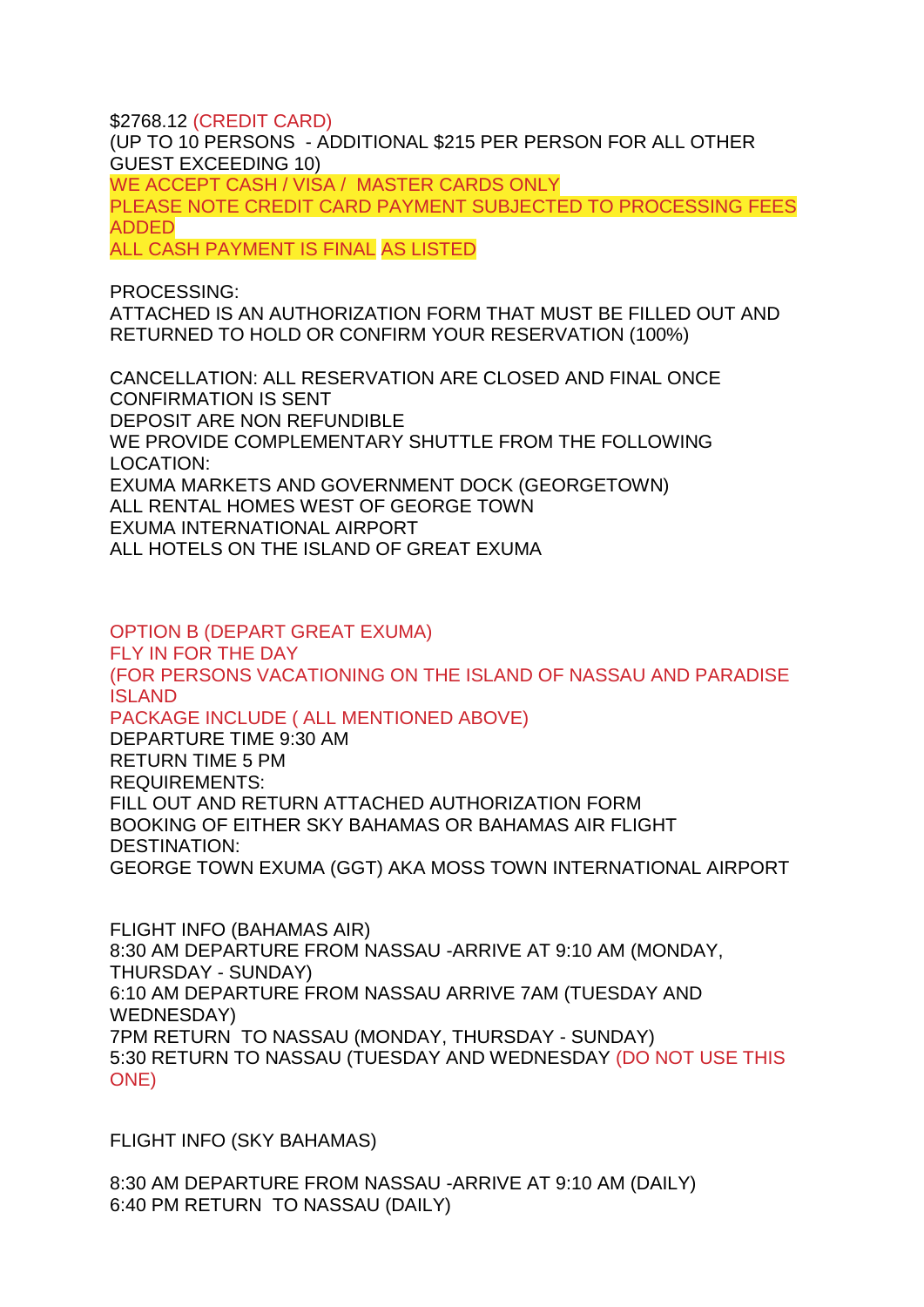TRANSPORT: WE PROVIDE COMPLEMENTARY SHUTTLE SERVICE FROM AND RETURN TO THE AIRPORT

OPTION C (FULL DAY TOUR) DIRECT DEPARTURE FROM NASSAU TO EXUMA DURATION 8 HOURS TOUR DETAILS - IDENTICAL TO PACKAGE A VESSEL: 40 FEET RANGER PASSANGER CAPACITY 40 DEPARTING PARADISE ISLAND FERRY TERMINAL (8:30 AM)

COST PRICE: ALL INCLUSIVE OPEN SEAT TOURS INFANTS 2-4 YEARS \$ 215.00 ( VAT TAX ADDED) CHILDRED 5 - 9 YEARS \$349.37 (VAT TAX INCLUDED) ADULT 10 YEARS AND UP \$483.75 PRIVATE TOUR \$ 6450.00 (VAT TAX INCLUDED) (10 PERSON MAX) FOR PRIVATE CHARTER WITH MORE THAN 10 PERSONS PRICE AT \$\$483.75 PER PERSON

WE ACCEPT CASH / VISA / MASTER CARDS ONLY PLEASE NOTE CREDIT CARD PAYMENT SUBJECTED TO PROCESSING FEES ADDED ALL CASH PAYMENT IS FINAL AS LISTED INCLUDES:

SWIM AND PLAY WITH (20 - 30) NURSE SHARKS AT COMPASS CAY LANDING FEE INCLUDED FEED SWIM AND PLAY WITH THE (ORIGINAL) 400 + POUND PIGS AT BIG MAJOR CAY JOIN US IN DIVE AND HUNT FOR CONCH CONCH CRACKING AND CONCH SALAD PREPERATION ON A SAND BAR SNORKEL THE WORLD REKNOWN THUNDER BALL GROTTO (WHERE THE 007 MOVIE WAS SHOT) VIEW A WRECK PLANE THAT IS SUBMERGED AFTER A CRASH DIVE STARFISH AND HAVE A PHOTO MOMENT A STOP OFF AT THE CALMING CAVE SEE CELEBRITY ISLANDS OWN BY JOMMY DEEP , TYLER PERRY AND OTHER PERSONS FEEDING OF IGUANAS AT GREA GUANA

DRINKS: INCLUDED UNLIMITED COMPLEMENTARY BEERS, WATER, SODA, BAHAMA MAMA AND GOOMBAY SMASHES

LUNCH: INCLUDED